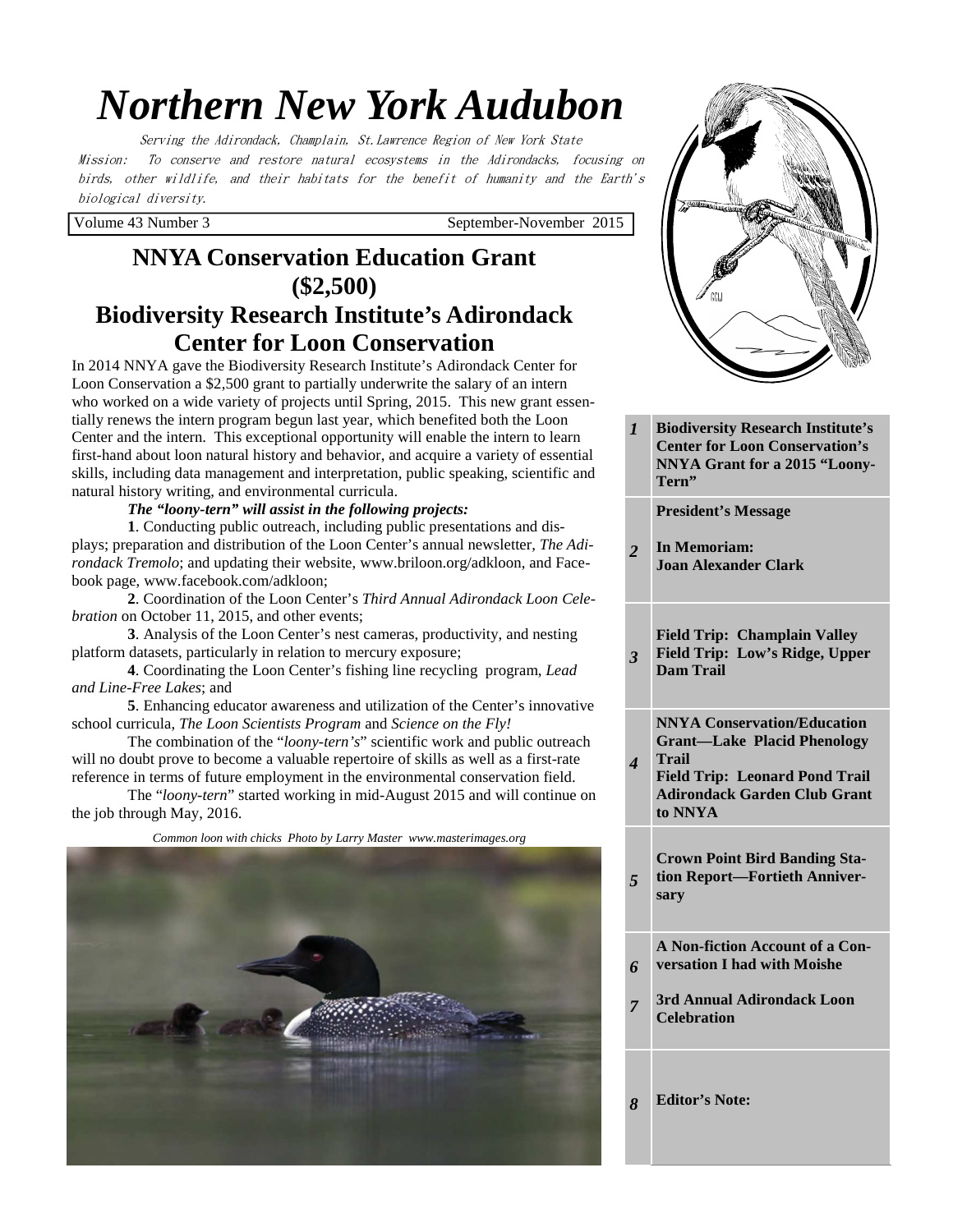# **NNYA**

**Northern New York Audubon, Inc.** 

#### **Board of Directors**

**Kendra Ormerod President Saranac Lake (845) 674-7889 Joan Collins Vice-President Long Lake (518) 624-5528 Liz De Fonce Treasurer Gabriels (518) 891-9694 Kathleen Wiley Secretary Keene Valley (518) 576-6405** 

 **Alan Belford** *Saranac Lake* **Michael Burgesss, PhD** *Plattsburgh* **Shelly Cihan** *Saranac Lake*  **Thomas Cullen** *Childwold* **Russ De Fonce** *Gabriels* **Lisa Godfrey** *Norristown, PA* **Christiaan King Bloomingdale****Tom Langen** *Canton*   **Lewis Lolya** *Paul Smiths* **Larry Master, PhD** *Lake Placid*   **Stacy McNulty** *Newcomb* **Linnea Rowse** *Watertown*   **Jacob Straub, PhD** *Plattsburgh* **John Thaxton** *Keene* **Pat Thaxton** *Keene* **Susan Willson, PhD** *Canton* 

**Northern New York Audubon, Inc. A chapter of National Audubon Society serving the Adirondack, Champlain and St. Lawrence regions of northern New York, including Clinton, Essex, Franklin, Hamilton and St. Lawrence counties.** 

*Correspondence and Membership Information* **Northern New York Audubon PO Box 488 Keene Valley, New York 12943-0488** 

**John Thaxton, Newsletter Editor PO Box 488 Keene Valley, NY 12943-0488** 

**NNYA Web Site: www.nnya.org Charlotte Demers, Web Master**

*Northern New York Audubon Newsletter* **is published by Northern New York Audubon, Inc.** 

**Vol. 43 No. 3** 

#### **President's Message**

This time of year, most of us North Country residents are doing one of two things: desperately pawning off excessive zucchini on unsuspecting victims, and scratching our heads wondering "where in the world did the summer go?" The latter is what I'm doing now, with the crisp August air seeping through my windows. But I do love this time of year in our beautiful Adirondack Park—deliciously chilly evenings paired with warm days, the hints of fall colors, perfect hiking weather and no bugs! And by now most of our local wildlife have had their young of the year, bringing ample opportunity to observe the adorable but serious work of young birds and mammals trying to act all grown up.

 This is also a great time of year to be a part of Northern New York Audubon. We recently voted in some enthusiastic and energetic new board members and have undergone many changes in leadership. Our engaged chapter and board members are eager to begin what promises to be an intense but fruitful year. We have an ambitious agenda, including re-evaluating and editing our constitution and bylaws, amplifying our online presence through social media and website, and ultimately creating a strategic plan. We'd like to continue to provide grant funding to some of the stellar research and educational work done in the region, regardless of the economic tenor. We hope to tap into some of the passion of our members for providing opportunities to connect North Country youth with birding and the outdoors. We're excited to continue providing great field trips across the region, and hope to increase the ways we can serve this region.

 I'm so excited to be the new President of this chapter, and I'm grateful for the amazing team of dedicated members I've already had the pleasure of working with in my role as Vice President this past year. The goals outlined above are what this team will start with. But I'd like to hear from you, our chapter members. What do you love about Northern New York Audubon. What would you like to see this chapter accomplish, and how would you like to help us reach these goals?

Thanks so much for supporting this chapter with your membership.

**—Kendra Ormerod** 

#### **In Memoriam Joan Alexander Clark**

This newsletter is dedicated to the memory of Joan Alexander Clark, a long time member, volunteer and supporter.

 She was also a lot of fun and a great birding buddy. Joan saw over 7,000 species as well as at least one species from every bird family in the world. She travelled extensively and told the story of marrying the love of her life, Charles R. Clark III (aka Dewey) the day before he graduated from Stevens Institute of Technology, packing his suitcase for him and travelling with him to Hawk Mountain Sanctuary for their honeymoon.

 That was but the first of many birding journeys she told me about, from her adventures in a helicopter in high winds off the coast of Antarctica to a night in a tent in the middle of a desert in the United Arab Emirates waiting to hear the call of an owl she needed for her life list ("unbelievable how bright the starlight makes the desert!").

 Joan left her library to NNYA, and Pat and I arranged to meet her daughter, Cathryn, at Lake Forest, where Joan lived, to pick up the books.

 After we loaded all the books into our car, Joan's daughter said, abruptly, "My mother's last year was a wonderful experience for me, and her last

day especially wonderful. She was very agitated and couldn't calm down, so I started massaging her shoulders and whispering 'shhh...'

 "All of a sudden she started to calm down and become incredibly relaxed, and all of a sudden I realized I was sphishing, like my father used to, and he could call in any bird.

"And then she fell sound asleep, and never woke up.

 "Thank you. I simply had to tell that story to someone who would really understand."

We really understood, smiling, holding back tears. **—John Thaxton**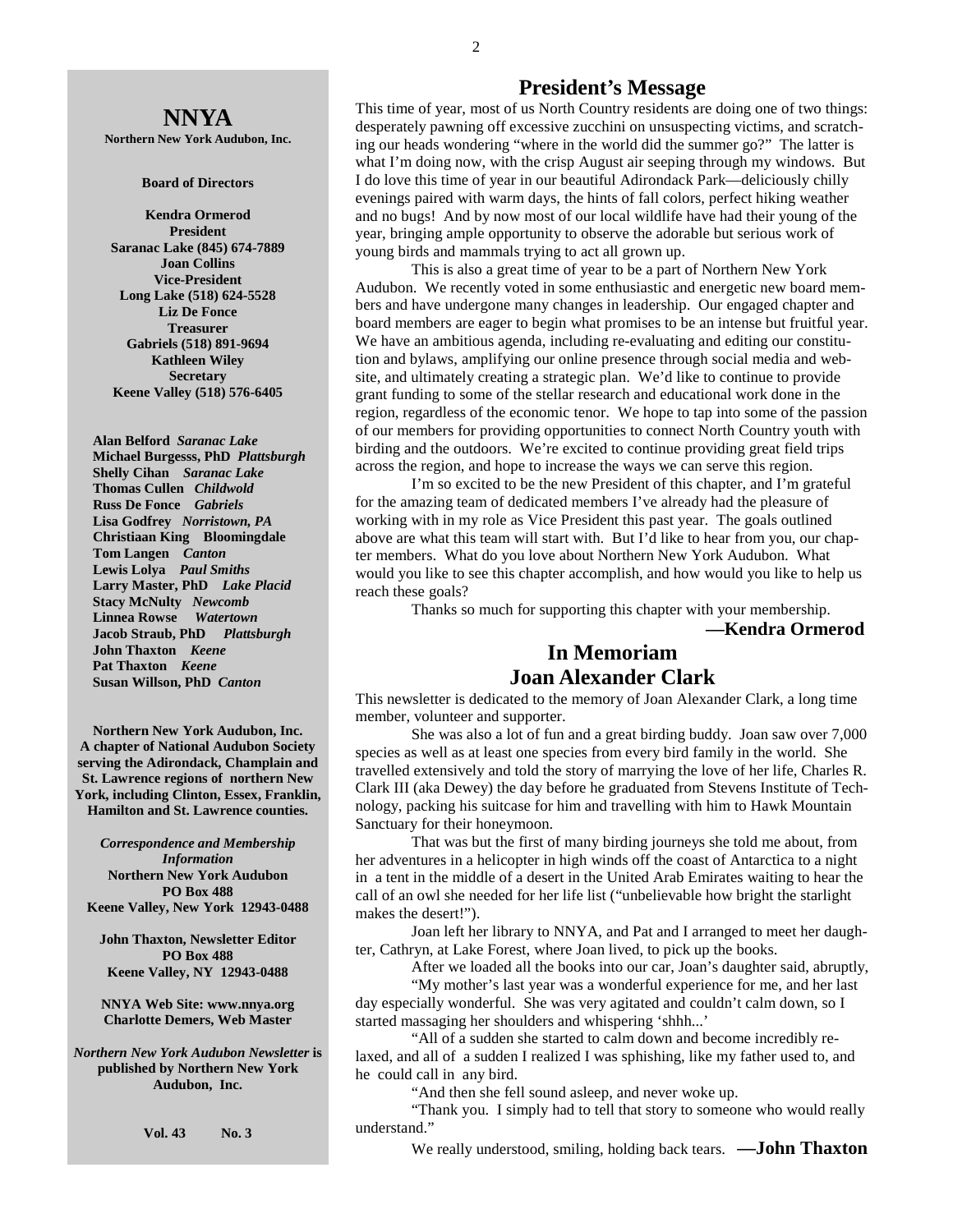# **Field Trip Champlain Valley Saturday November 21, 2015 Westport, NY**

**Meet:** Westport Boat Launch **Time**: 8:00 am **Bring**: Lunch

**Leaders**: John & Pat Thaxton—(518) 576-4232 Join John and Pat Thaxton for a tour of some of the Champlain Valley's best birding spots, from the Westport Boat Launch to Hoysington Brook, Dudley and Stephenson Roads and the Magic Triangle.

 We will look for a wide variety of migratory and resident species in a wide variety of habitats—lakeshore, farm fields, woods and marshes. We should see wintering waterfowl on the lake, and wintering raptors working the fields and open areas. Rough-legged hawks and northern harriers usually hunt the farm fields in Westport and Essex, and bald eagles have become regular and reliable visitors to the shores of Lake Champlain.

 Common goldeneye, along with an occasional Barrow's, regularly winter on Lake Champlain, mingling in mixed flocks with greater and lesser scaup, common mergansers and horned grebes. Common loons usually linger on the lake until it freezes, and red-throated loons frequently show up in early November.

 We will probably see flocks of American tree sparrows, horned larks, snow buntings and maybe bohemian waxwings. For the past couple years we've seen Savannah sparrows on Stephenson Road, red-bellied woodpeckers near Hoysington Brook and, at dusk, short-eared owls in the Magic Triangle. *Snow Buntings*







# **Low's Ridge – Upper Dam Trail Leaf Peeping and Birding! Saturday, September 19, 2015 Piercefield/Colton, NY**

Join Joan Collins for a walk into beautiful Hitchins Pond and the Upper Dam on the Bog River. Common Loons nest on Hitchins Pond each year. Bald Eagles and Great Blue Herons are also a common sight. The route is an old dirt road that passes through many lovely and varied habitat areas including a boreal bog, marsh, mixed forest, and ponds/lakes. After the 2.5 mile walk on level terrain to Hitchins Pond, there will be a food break at a scenic picnic area. Participants may order lunch from the Adirondack Trading Post. Lunch menus will be provided before departure. Order and enjoy a warm Panini delivered picnic side via guide boat! There will be an optional 2 mile round trip hike up Low's Ridge featuring spectacular views of the Bog River Valley and High Peaks. The round trip distance is 5 miles, or 7 miles if the hike up Low's Ridge is added. Bring food (lunch can be ordered at departure), water, a jacket, appropriate attire/hiking shoes, binoculars, hat, sunscreen, and insect spray. Meet at the Geiger Arena parking area in Long Lake at 8 a.m. for transportation to the trailhead on Long Lake's "Little Bus"! There is an outhouse at Hitchins Pond and a restroom at the Geiger Arena meeting location. Register by calling the Long Lake Parks and Recreation Department at 518-624-3077. This field trip is jointly sponsored by Northern New York Audubon and the Long Lake Parks and Recreation Department. There is a maximum of 15 participants. *Photos by Joan Collins*

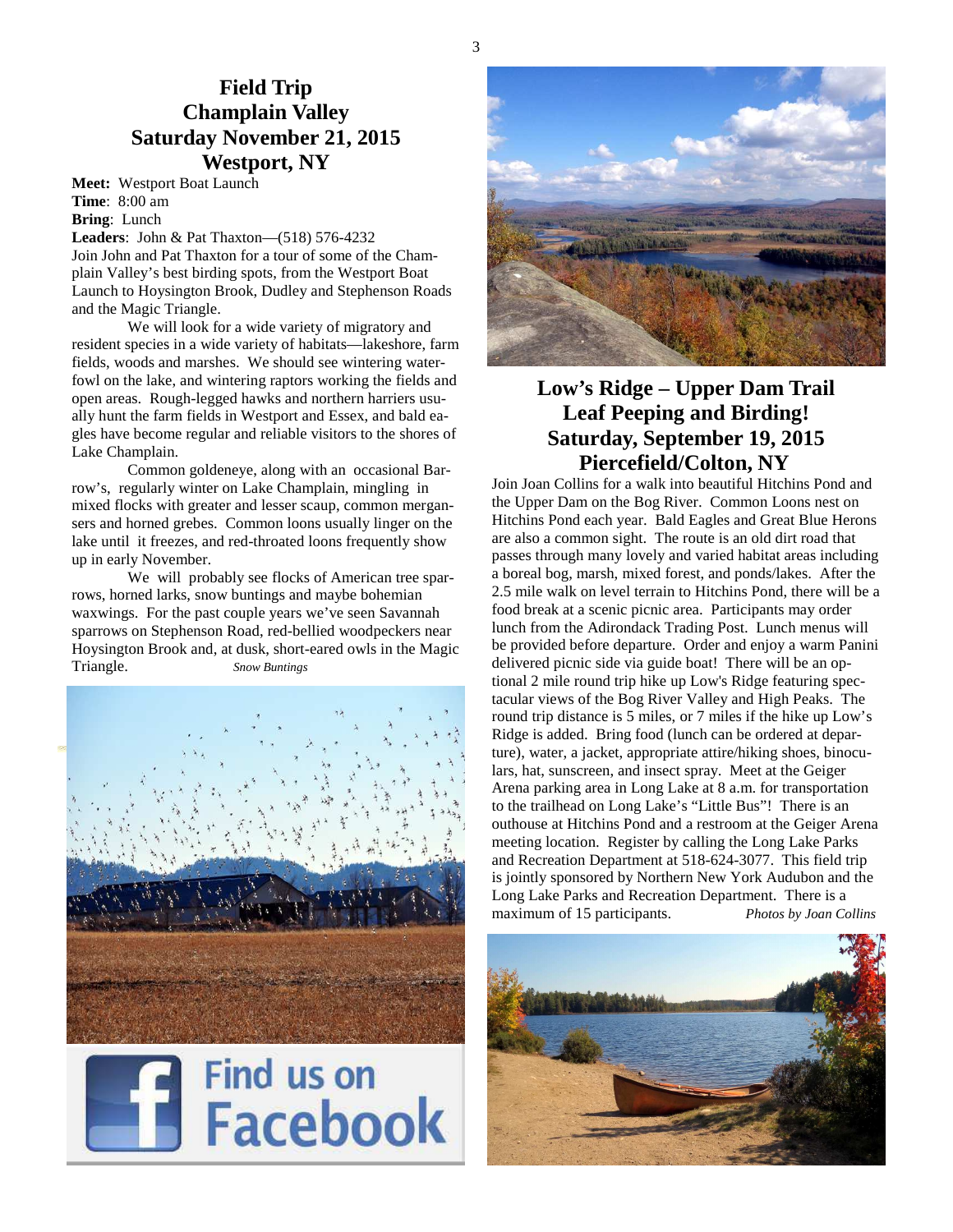# **NNYA Conservation/Education Grant (\$2,350)**

# **Lake Placid Phenology Trail**

Dr. Ezra Schwartzberg and Adirondack Research, LLC received this grant to promote the new Phenology Trail developed with last year's NNYA grant. The trail is a physical path that links together a network of plants at which phenology observations are recorded. Phenology refers to the timing of recurring plant and animal life cycle stages, such as spring budbreak, leaf expansion, flowering, insect emergence or bird migration.

 This grant support will be used to demonstrate data collection techniques to ninth grade Environmental Science students at Lake Placid Middle School. The course teacher, Tammy Morgan, will be taking students to the Phenology Trail every week in late April and May to collect data on smartphones. Dr. Schwartzberg will assist the class in following data collection protocols outlined by the USA National Phenology Network (USANPN) and teach the class how to use the USANPN smartphone app *Nature's Network*.



 *Marcy Fagan, North Country School Bio Teacher Instructing students Photo by Mike Lynch of the Adirondack Explorer* 

Students are currently using USANPN curriculum materials to learn about phenology, and will soon prepare to collect data in the field on the new Phenology Trail. This grant will also support a community outreach component aimed at the general public, which will include leading a workshop to demonstrate smartphone use, create user accounts on *Nature's Notebook* and introduce new Phenology Trail users to phenology observation techniques. The public workshop will attract 15- 20 participants and will include a press release and press package to promote newspaper coverage. Dr. Schwartzberg will also provide printed materials including a guide to phenophases and a printed map of the trail that includes tree locations.

 Dr. Schwartzberg will conduct three 40-minute workshop sessions catered to the ninth grade Environmental Science class with the assistance of Tammy Morgan, one two-hour workshop advertised to local community members in Lake Placid, and two two-hour workshops with students and teachers from Northwood School.

The workshops will take place in early May when several tree species are in bloom.

 After the workshops have taken place in May Dr. Schwartzberg and Ms. Morgan will work with Phenology Trail participants (Lake Placid High School Environmental Science students, Northwood School students and community members) to facilitate continued smartphone use and data entry for the remaining phenology season (budbreak in spring to leaf senescence

in autumn). This will include regular email correspondence to answer questions from participants and to promote continued use of the trail.

 This project will provide direct benefits to community members as well as Northwood and Lake Placid High School students participating in these workshops by enhancing environmental science curricula with place-based outdoor learning, add phenology data to (public) national databases, provide a framework for climate change education and awareness and encourage the use of a publicly accessible interpretative experience related to climate change.

## **Field Trip Leonard Pond Trail Saturday, October 17, 2015 Tupper Lake, NY**

**Time:** 8:00 am

**Meet:** Leonard Pond Trail

**Leaders:**Mary Beth Warburton (315) 268-0150; Eileen Wheeler (315) 244-9957

**Registration**: Please call to register

Join Eileen and Mary Beth for a hike on the wide, flat Leonard Pond Trail, which runs through mixed forest and boreal habitats. Some of the later migrants will be moving through the woods, especially some of the larger raptors, such as redtailed and red-shouldered hawks, and there should be plenty of passerines as well. The flat terrain makes for easy hiking.

## **Adirondack Garden Club Ellen Lea Paine Memorial Nature Fund Grant to Northern New York Audubon**

The Adirondack Garden Club's Ellen Lea Pain Memorial Nature Fund awarded NNYA a grant of \$500 for the purpose of upgrading its computer and software.

 The current computer, eight years old and getting funkier by the day, and the current software Microsoft Office 2003, were creating obstacles at every turn during the editing and production of the newsletter and the maintaining of the membership database.

 The new computer and its new software run circles around the old equipment and are much more compatible with the National Audubon Society Monthly Membership software and with the software of our newsletter printer.

 NNYA would like to thank the Adirondack Garden Club for giving us the opportunity to apply for an Ellen Lea Paine Memorial Nature Fund grant and for awarding it to our chapter of National Audubon Society.

 I promise not to start playing computer games with the new computer… **—JT**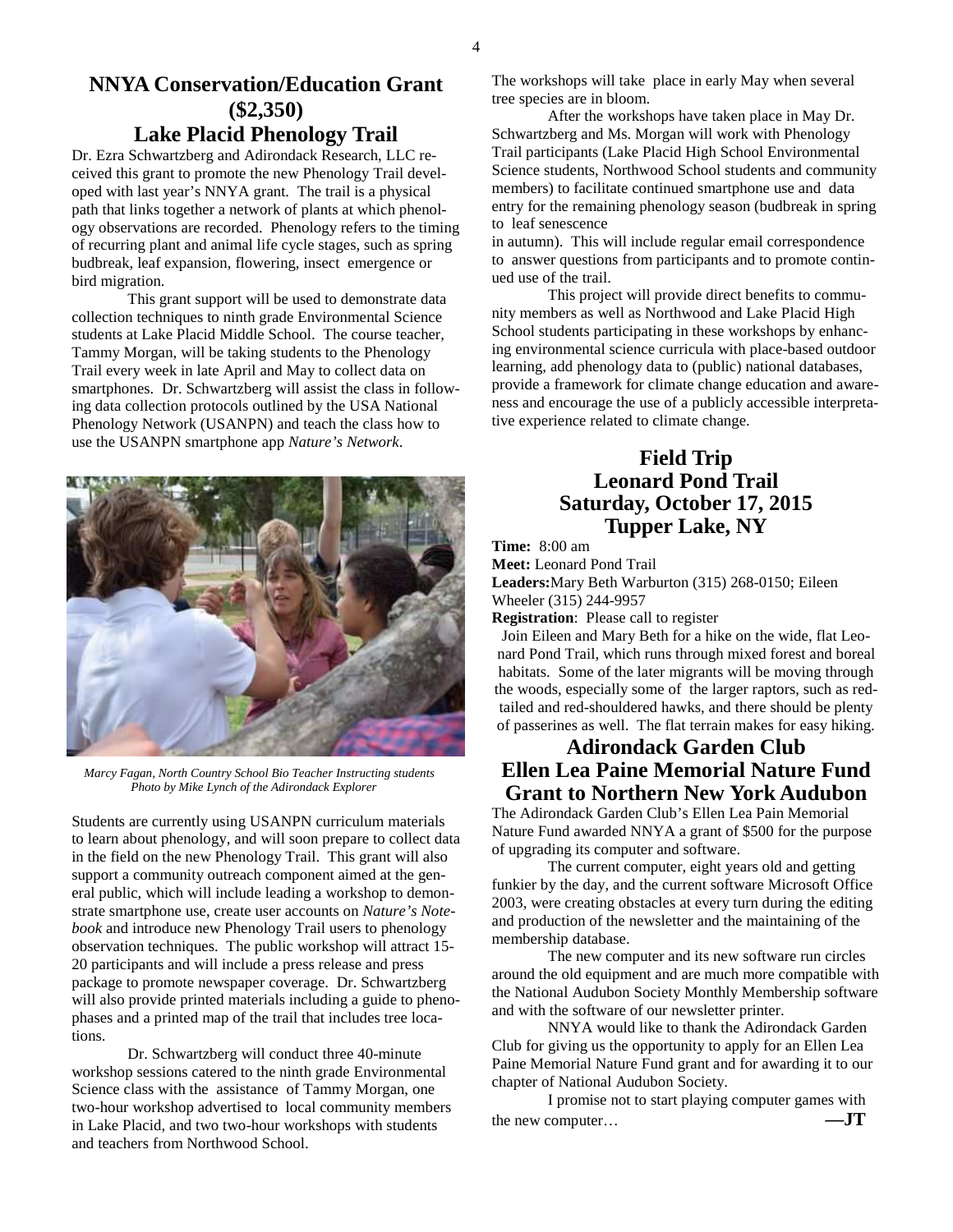The Crown Point Banding Association opened the Crown Point Banding Station on May 8th, beginning the 40th consecutive year that this Station has banded birds at the Crown Point State Historic Site on the Lake Champlain (NY) peninsula of the same name. Established in 1976 by J.M.C. Peterson, this Banding Station has been monitoring spring migrant birds, using banding, longer than all but a few banding stations in North America east of the Mississippi River. The Station closed for the year on May 23rd.

#### **Current plans for the Station in 2016 are for it to open on Friday, May 6, and to close on Sunday morning, May 22nd, subject to revision.**

 Temperatures this year were more moderate than in past years. There was no frost at the site again this year, with most days starting above 46 degrees. By noon, it was time to shed long sleeves and outer wear on most days. Lake Champlain was unseasonably low, and warmed quickly to 50 degrees by the end of the first week of banding. The entire area was 50% below average rainfall for that time of year. "The Swamp" net area was dry except after rain. This year, there were few ticks on people or the birds.

 There was no predation at the nets, though for several days a Northern Harrier hunted the area. Foxes, a concern in previous years, were not seen in the banding area.

 Migration hit with a bang, with 115 birds on the 10th, 120 on the 11th and 104 on the 12th. Fifty-three birds were banded on the 13th, with the numbers declining nearly steadily until the Station closed on the 23rd. The first six days accounted for 66.6% of the birds banded. Many of the birds banded the second week were suspected to be "local birds" as opposed to migrants heading to Canada or other locations. No new species were banded this year, leaving the total number of species banded at the Station since 1976 at 106 plus two "types".

 Ted Hicks, our licensed hummingbird bander, banded 7 Ruby-throated Hummingbirds this year during his stay.

 Station Founder Mike Peterson's banded male Baltimore Oriole, featured last year, returned. It was banded in 2007, but born in 2005. This year it was 9 years 11 months old. It was recaptured at the Station several times, providing many people with a look at this extremely deeply colored individual. The oldest Baltimore Oriole of record was 12 years old.

 This year's licensed banders were: Tom Barber, Ted Hicks, Gordon Howard, Gary Lee, Mike Peterson, Nina Schoch and Bob Wei.

 A total of 275 visitors signed the guest book this year (some did not), from as close as Port Henry and farther away like New Jersey, Maryland, Florida, South Carolina, Vermont, Montreal, Canada and Munich, Germany.

 Special thanks to banders Tom Barber, Wendy Burkowski, Ted Hicks, Gary Lee and Bob Wei who were onsite 24/7 for varying periods.

 All of us wish to thank Tom Hughes for all his help and support during his tenure as Historic Site Manager. Tom retired just before the Station opened this year, but not before ensuring that all the paper work was in place for the Station to open. Thank you, Tom.

 Michael Roets is the new Historic Site Manager. He is an archeologist. We wish him the best of luck in his new position.

**Warblers**: Warblers of 15 species were banded this year, down from 18 species the previous year. (See the species list, below.)

 In the secies list below, the number banded in 2015 is presented followed by the number of that species banded in 2014 in brackets  $\{\}$ . A plus sign  $(+)$  followed by a number (+3) indicates the number recaptured this year from previous years. For example: American Goldfinch  $12 \{56\} + 1 = 12$ in 2015, 56 in 2014 and 1 recaptured from a previous year.  $R = New Station record high count.$ 

**2015 Species List:** Lat: 44º 01 36" N; Long: W073º 26' 00"} **May 8-23, 2015**

Sharp-shinned Hawk 1 {}, Mourning Dove 4 {}, Rubythroated Hummingbird 7 {2}, Red-bellied Woodpecker 2 {1}, Downy Woodpecker 1 {4}, Hairy Woodpecker 1 {1}, Northern Flicker 1 {2}, Alder Flycatcher 1 {}, Trail's Flycatcher 3 {8}, Least Flycatcher 7 {8}, Great Crested Flycatcher 4 {3} +1, Eastern Kingbird 4 {3} +1, Warbling Vireo 3 {3}, Blue Jay 75 {15} +1, Tree Swallow 2 {2}, Black-capped Chickadee 7 {10}, White-breasted Nuthatch 1 {1}, House Wren 5 {4}, Blue-gray Gnatcatcher 1 {}, Ruby-crowned Kinglet 2 {1}, Eastern Bluebird 3 {3}, Veery 4 {5} +2, Wood Thrush 10 {4} +2, American Robin 12 {17} +1, Gray Catbird 30 {12} +4, Brown Thrasher 1 {2}.

#### **Warblers:**

Ovenbird 2 {2}, Blue-Winged 1 {1}, Black and White 2 {}, Tennessee 7 {7}, Nashville 1 {4}, Common Yellowthroat 23 {33}, American Redstart 6 {9}, Cape May 36 {}, Magnolia 7 {13}, Bay-breasted 3 {}, Yellow 13 {10}, Palm-Western 9 {3}, Palm-Yellow 4 {}, Yellow-rumped 251 {140}, Blackthroated Green 2 {}, Wilson's 1 {}.

#### **Sparrows et al:**

Eastern Towhee 1 { }, Chipping 4 {2}, Field Sparrow 1 { }, Song 7 {13}, Lincoln's 7 {11}, White-throated 11 {2}, White-crowned 20 {3}, Northern Cardinal 1 {4}, Rosebreasted Grosbeak 2 {2}, Indigo Bunting 1 {2}, Bobolink 1 {2}, Red-winged Blackbird 5 {19}, Brown-headed Cowbird 4 {3}, Baltimore Oriole 19 {6} +4, Purple Finch 1 {}, American Goldfinch  $25 \{35\} + 1$ .

#### **Statistics:**

2015—672 Individuals Banded, 2014—558 Individuals Banded; 2015—58 Species & Types, 2014—61 Species & Types; 2015—19 Returns-previous years, 2014—25 Returnsprevious years; 2015—82 Certificates, 2014—53 Certificates; 2015—10 Return Notices, 2014—6 Return Notices; 2015— 117 Species Seen/Heard (Tom Barber Recorder); 1995- 2015—1375 Certificates + 99 Return Notices; 1976-2015— 18604 Individuals of 106 Species Banded; 1976-2015—28 Warbler Species Banded.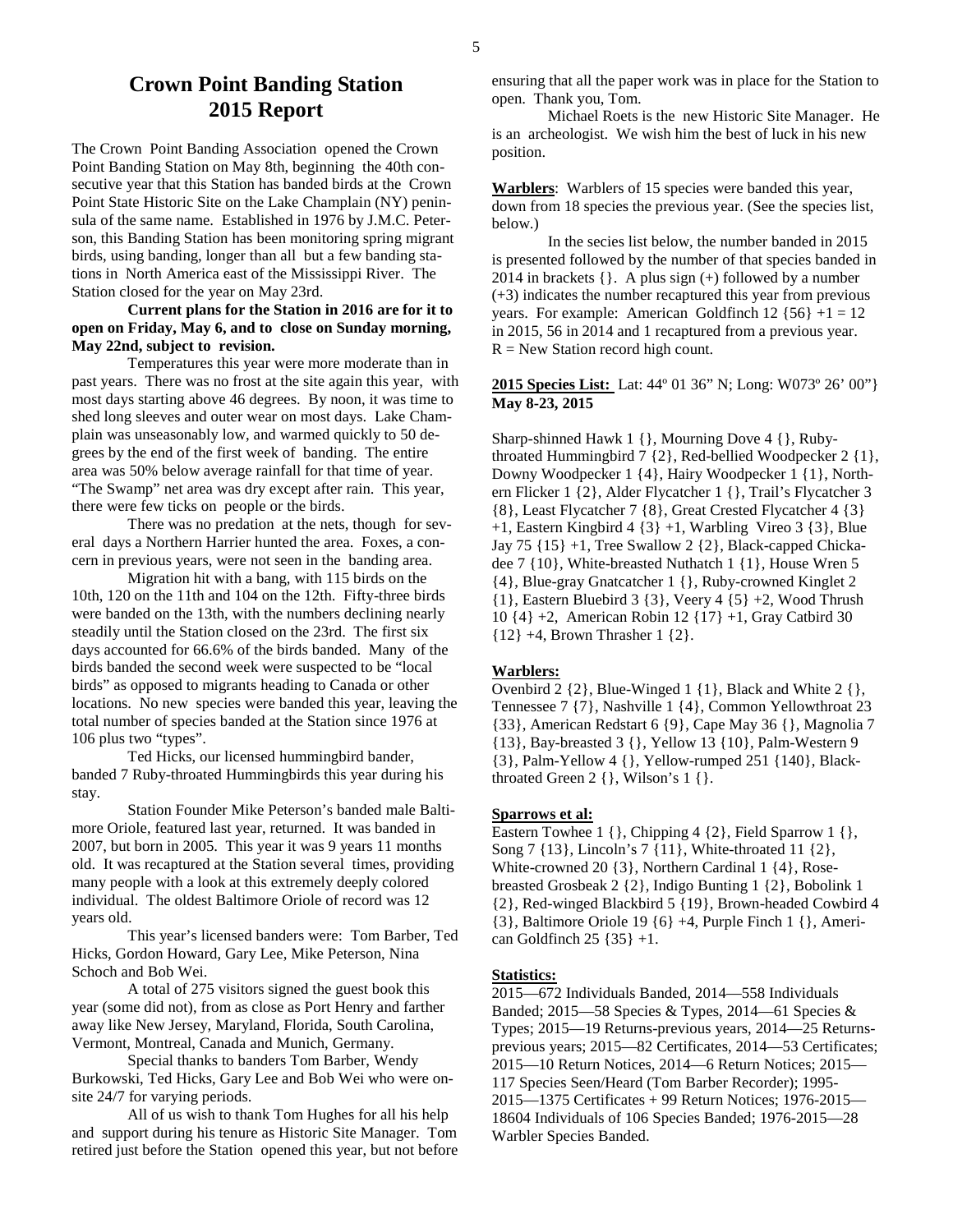site…"

"Moishe," I continued, go to the following web

## **A Nonfiction Account of a Conversation I Had with Moishe**

It never ceases to amaze me that just about every time I finally get a tenuous grip on something that always struck me as incomprehensible someone calls, invariably from deep left field, to ask me to explain something that they couldn't possibly have known I just figured out the previous day.

And so it came to pass that an old birding buddy of mine from Central Park, Moishe, whom I hadn't talked to in ten years, called me up to rant about a technophilic teenage birder who only came to the park on terrific fallout days.

"So for the second time this migration I go to the ramble on a dynamite day and for the second time this migration run into this fat little pisher who says to me he only goes birding on great days and he knows great days in advance because he checks the radar soon as he gets up I think he's full of {expletive deleted} and just plain {expletive deleted} lucky. But I'm beginning to wonder if maybe this overweight kid with a giant shmear on an everything bagel in his face knows something I don't know.

"I don' think so but just to make sure I thought I'd call my old buddy John from the Bronx High School of Science to find out if this kid is pulling my chain or maybe I'm missing something. Irving said he doesn't know {expletive deleted} about radar but gave me your number and said you probably knew about it or knew someone who would or whatever.

"I mean at my age I gotta get up a few times in the middle of the night anyway so why not check out the {expletive deleted} radar after I take a leak at four in the morning I can't fall right back to sleep anyway and I always leave the computer on which is where I figured I gotta go to look at radar in the middle of the night. If I wind up doing this I gotta tell Bertha before I start or she'll think I'm up looking at porn on the new laptop."

I told Moishe that for years I avoided looking into birding by radar because it seemed impossibly technical and that radar images always looked to me like an indecipherable Jackson Pollack painting superimposed on a drunken Babel of Morse code.

"That's what the {expletive deleted} it looks like to me, too," Moishe solemnly agreed, "and it doesn't mean bubkes…"

"But I finally looked into it, Moishe," I interrupted, "and, believe me, it's a no-brainer. Even you could understand it."

"{Expletive deleted} you, too, old buddy." Moishe said.

"Moishe, it's like anything else: you can really dive into it and spend a lot of time mastering it or you can wade in only as far as you need to go to understand what you need. And believe me, I can explain to you over the phone right now the absolute basics of birding by radar, and I, by the way, only waded in up to my ankle bones," I explained.

"So what I gotta do, go to the computer I suppose? I thought so. I'm pouring myself a little Schnapps before I try this. L'Chaim!"

"L'Chaim," I toasted back, "First go to this url…"

"What the {expletive deleted} is a url!" Moishe all but shouted.

"You mean url?"

"Yeah, url, go to the following url:

www.rap.ucar.ed/weather/radar."

"Wow," Moishe said, "you're gonna lose me on this one, holy…"

"Moishe, trust me, it's easy. Click on the blue tab on top that says *Radar.* Done? Good, now do you see on the top left where it says product…"

"You mean I gotta buy this {expletive deleted}."

"No, Moishe, it's free, just click on *0.5 percent Reflectivity*, never mind what it means. Did you click on it? Good. Now go to the top right where it says *End Date, End Time, Loop Duration* and drop down the menu on *End Time*. Did you do that? Good. Now click on 0500. Done? Good," I said, taking a sip of wine.

"Now, do you see on the map at the very top of New York and Vermont there are the letters *CXX*? Good, click on it."

"You telling me all that blue schmutz is birds? No {expletive deleted}?"

"Yeah, Moishe, the blue blob represents birds moving over the radar station in Colchester Vermont."

"This will be good when I go to visit my Daughter in Burlington, Vermont she took a job teaching at the law school and wound up marrying a shaygetz who thinks *Hava Nagila* means *have a tequila*."



 *Base Reflectivity Radar Image* 

Now, right click on the middle of the satellite im-

"So is the orange stuff birds, too, or what?"

age."

"Moishe, the orange represents velocity, those yellow and orange guys are moving at fifteen to thirty-five knots an hour, see the *KTS* at the top of the color scale on the right? Good. Now look at the top left, see the *Base Velocity 0.5 degrees*? Good. Now, right click on the middle of the satel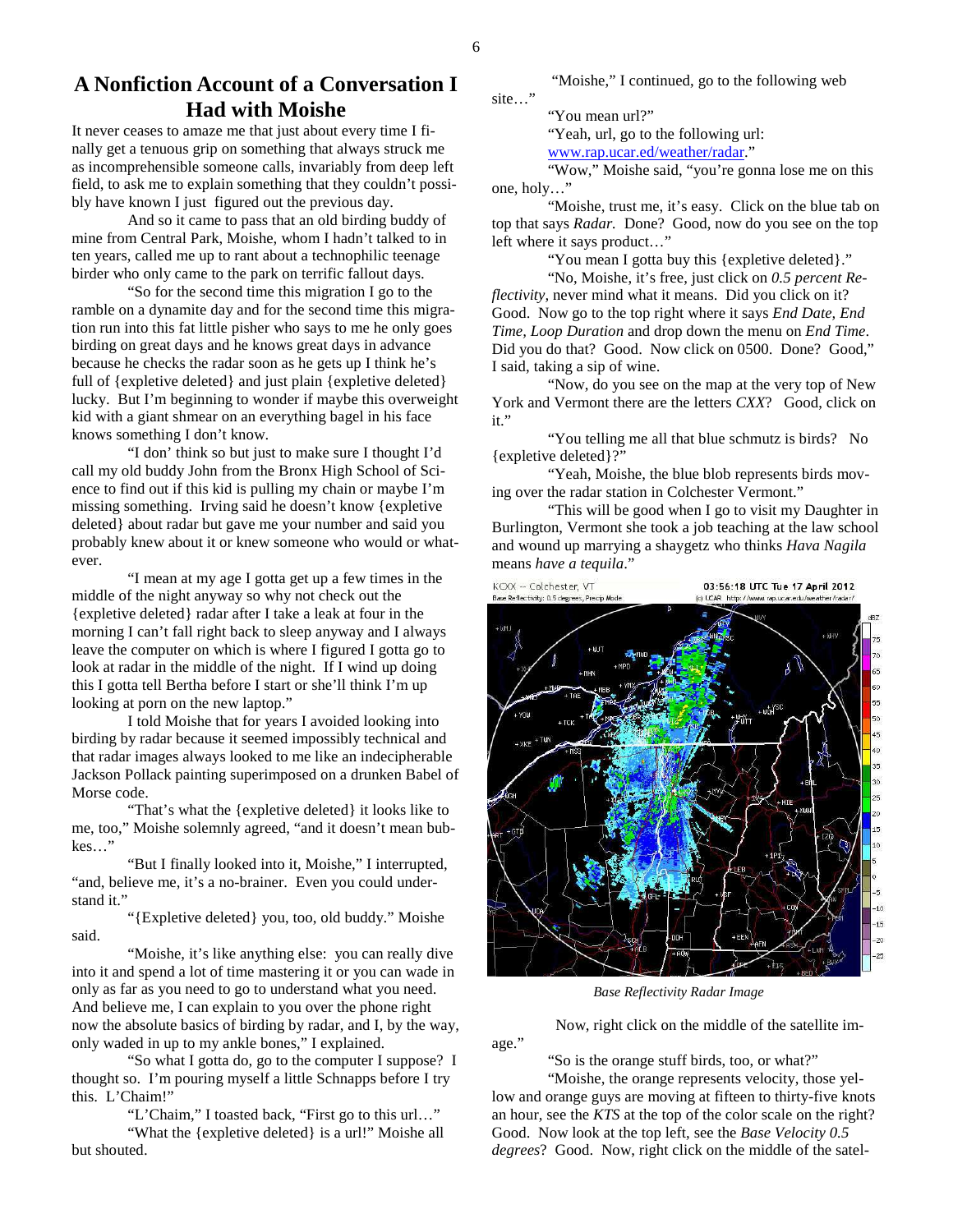lite image again. Done? Good. Now look at the top left again, it says *Base Reflectivity 0.5 Degrees*. Got it?"



 *Base Velocity Radar Image* 

"So what does 0500 UTC mean it sounds like a drug dose or something?"

"It means *Universal Coordinated Time*, aka, *Greenwich Mean Time*, which is four hours later that New York time, so when you clicked on 0500 UTC you called up the radar image from 1:00 a.m. this morning, and if you want to get fancy you can scroll down the *Loop Duration* window and set it for, say, *3 Hours*, at which point the radar with go through the radar image for three successive hours so you can actually watch the patterns of movement in the sky."

"You can also, on the top left, click on *Regional Reflectivity* and look at bird movements across much of the Northeast."

"Oh yeah, you shoulda been in the park today we had a hundred hermit thrushes and a white-crowned sparrow singing on the point and thanks a lot you really did me a mitzvah Irving says hello by the way and I can't wait to run into that obnoxious little pisher so I can say "Hey, how's about that twelve a.m. 0500 UTC *Base Velocity* image, eh!"

 **—JT**

*This article originally appeared in "Adirondack Dispatches," a group blog by Adirondack Explorer staff and myself, published in the Albany "Times Union"* 

 *Another useful site for tracking bird migration is operated by the University of Wyoming College of Engineering's Department of Atmospheric Science: http://weather.uwyo.edu/mapper/ which features a composite of United States NOAA Doppler Radars and satellites, which gives you a look at migratory movement all across the country.* 

 *The site consists of a map on which you can superimpose radar and satellite images (both in the visible and infrared ranges), and even has place to display the topography of the entire country, so you can, for example, see migratory movements along mountain ranges.* 

# **3rd Annual Adirondack Loon Celebration Sunday, October 11, 2015 Lake Placid Center for the Arts Lake Placid**

The 2015 *Adirondack Loon Celebration* promises to be a fun-filled day of "looney" activities! A variety of events and family activities are scheduled, including:

**Merriloons the Clown and other activities for kids Fabulous food by Masons, Green Goddess and others! Learn about loons with Sylvia Fletcher, the Ventriloquist, and her amazing puppets! Loon Calling Contest—Get your yodels, tremolos and other wails ready! Unique loon-oriented silent auction with an appetizer/ dessert reception Loon Quilt Raffle Loon Art Show and Wildlife Photography Exhibit**

#### *Special Field Trip*

There will also be a Special Field Trip to observe loon behavior first hand! Please note: There is a fee for the field trip; preregistration is required. For more information about this field trip, contact: adkloon@briloon.org or call: **888.749.5666X145** 

**Win a Fabulous Queen-Sized Loon Quilt! Raffle Tickets \$5 Each or 6 for \$25 Raffle Drawing on Sunday, October 11th, 2015** 



*To learn more about BRI's Adirondack Center for Loon Conservation, contact adkloon@briloon.org or (207) 839-7600 x 145, visit www.briloon.org/adkloon, or like BRI 's Adirondack Center for Loon Conservation at www.facebook.com/adkloon to stay updated about BRI's Adirondack loon research and outreach efforts.*